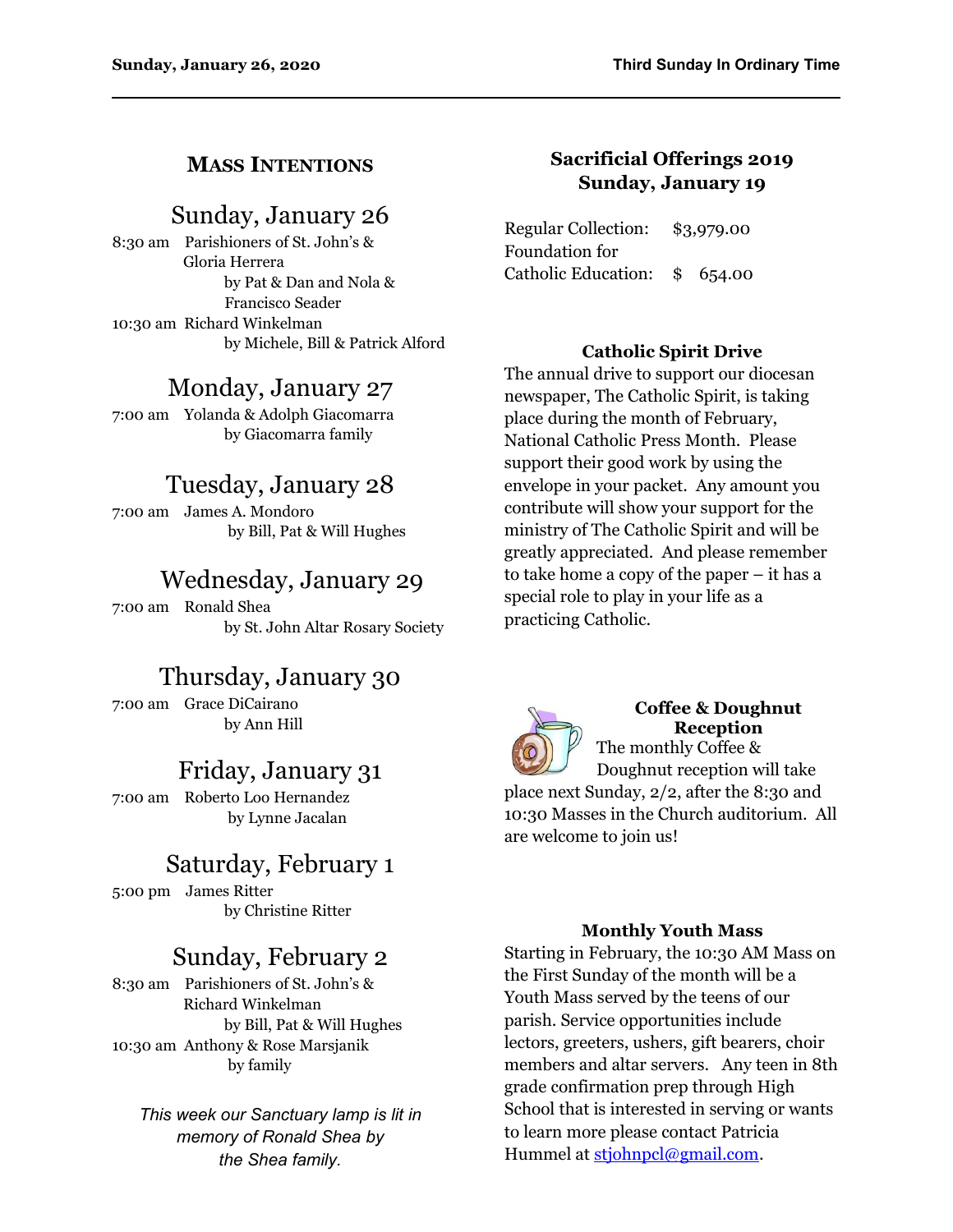## **St. John's Youth Group**

**St. John Food Pantry**

Our Food Pantry is in need of the following: dry pasta, rice, cereal, canned tuna and chicken, low/no sugar canned fruit, no/low sodium canned vegetables and soups, tomato sauce and fruit juice. Food donations support our parish food pantry, for our neighbors in need as well as FISH Food Pantry on New Market Road in Piscataway. Thank you for your continuous generosity.

#### **Social Concerns**

Do you know a needy person or family? Could one of your neighbors benefit from assistance with food and/or other essentials? Please call the Parish Center, 732-968-2621, in confidence, and we will do whatever we can to help. Please continue to bring men's toiletries, tooth brushes, and large and medium thongs or slippers for the Ozanam Men's Shelter. Articles may be left in the vestibule. Thanks for not forgetting the "guys".

### **Stewardship: A Way of Life**

*"He called them, and immediately they left their boat and their father and followed Him." Matthew 4:22*

Just as Jesus called the first apostles, He calls each of us to follow Him, too. Not everyone is called to leave their business or family behind, but we are expected to put God first in everything. Everything from our time in daily prayer, our talent in participating in one of our parish ministries and our treasure to support the financial needs of our parish mission. We are thankful for the efforts of

The Knights of Columbus

St. John's Youth Group is being revived! Our first meeting is Sunday, February 2nd, 12:00 - 1:00 in the church auditorium. Come and see what we can build together, for our community, our faith, and, our families. Fellowship, fun and games are just the beginning. All students, grades 9 through 12 are welcome. For more information please email [stjohnshsyg@gmail.com](mailto:stjohnshsyg@gmail.com).



## **You Don't Want to Miss This!**

Our annual Casino Night is a fun night out and has something for everybody! If you are an experienced gambler or just looking to try out your luck for the first time, join us on Saturday, February 8th. Event and 50-50 raffle tickets are available after all Masses. For more details on the event, please see our website.



## **Prayers for Our Service Members**

Please pray for the **Military** following parishioners who

are currently serving in the Military:

**U.S. Navy Reserve Lt. Michael Bartilotti U.S. Army Pvt. Luke Harshaney U.S. Army Pvt. Raymond C. Pizzigoni U.S. Coast Guard Lt. Ed Sella U.S. Army Staff Sgt. Paul Frabizzio U.S. Marine Mer. Cpl. Thomas Tyler Lizak U.S. Army Pfc. Sean Parente U.S. Marine Pvt. Dante Parente U.S. Army 2nd Lt. Casey Wenzel U.S. Army Spec. 4 Timothy Francisco U.S. Marine LCpl. Stephen Wright U.S. Marine Pvt. José Citron**

If there are any other military members you would like to be included in our prayers, please contact the Parish Office.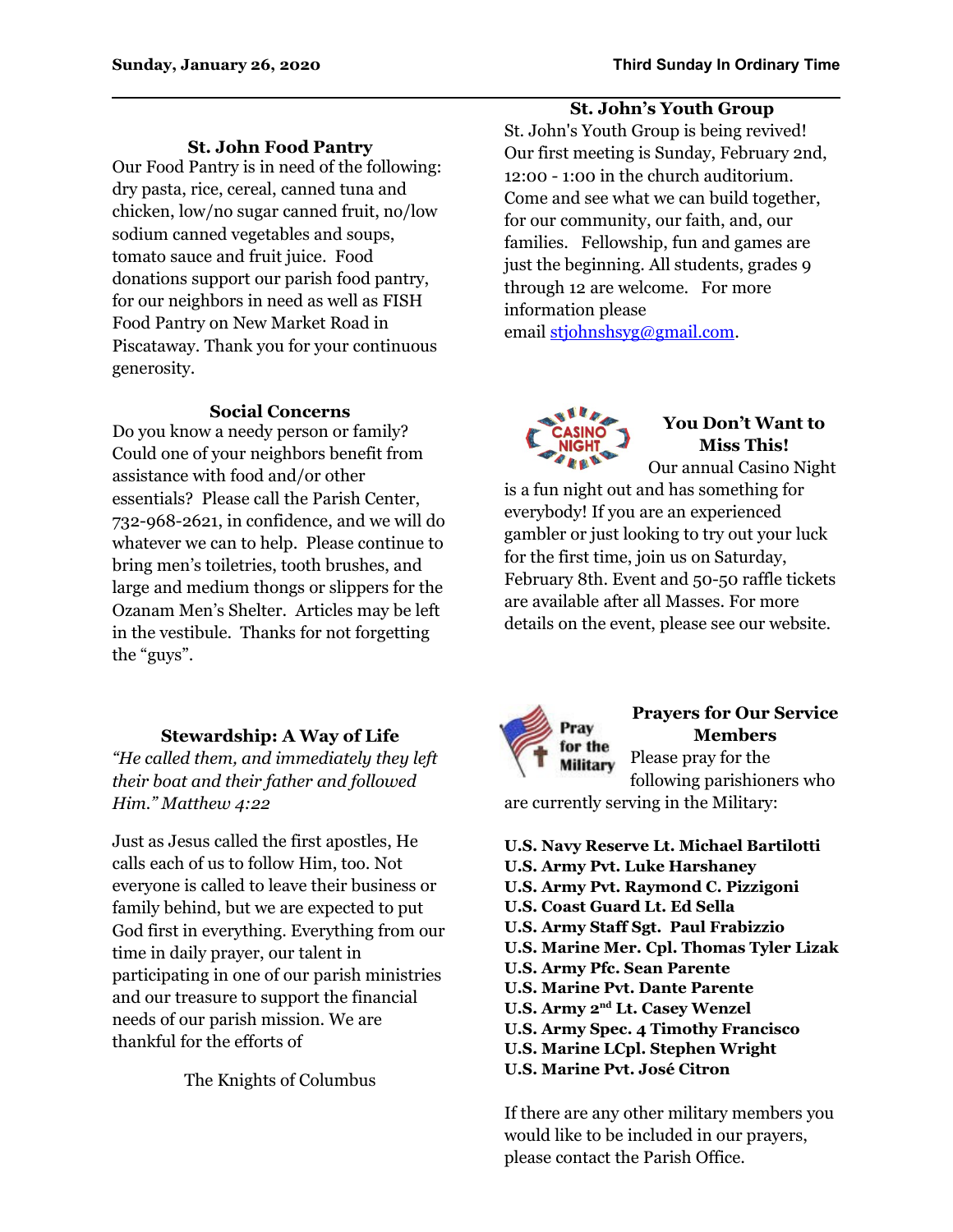### **Catholic Daughters Meeting**

Court Regina Coeli #940 of the Catholic Daughters of the Americas will meet on **Sunday** February 9, 2020 at 2 pm in St. John's Auditorium. We are looking forward to many exciting activities. Come and see what we do. Dues are \$25.00. We look forward to women sharing more ways to help in the community and support those in need. For more information please contact Beth Willoughby at [bethlby72@verizon.net.](mailto:bethlby72@verizon.net)

#### **Mount Saint Mary House of Prayer**

### **'Speak the Truth in a Million Voices. It is Silence That Kills.**"

Are you feeling overwhelmed by all the turmoil in our world? St. Catherine of Siena helps us find inspiration for these troubling times. **Wed., Feb. 5, 7-9 p.m.** (\$20-\$30 as you are able) Presenter: Laura M. Arvin, OP

#### **Discover Scotland 2020**

**Blue Army First Friday Devotion** Begin your new year with Our Lord. Honor his request to St. Margaret Alacoque to spread devotion in the world for nine First Fridays, beginning Friday, February 7, in reparation for the offenses against his Most Sacred Heart. Please join us - the world needs this. Confessions 10:00 am; Holy Rosary 11:30; Mass 12:00 N; Exposition 12:45; Benediction 1:30. Blue Army Shrine, 674 Mt. View Rd. E, Asbury, NJ 08802 908- 689-1700, ex. 224.



### **Choral Reading Session**

The Metuchen Chapter of the National Association of Pastoral Musicians will hold a Choral Reading Session with World Library

Publications (WLP) on Sunday, February 9 from 2:30 p.m. - 4 p.m. at Mary, Mother of God Parish,

157 South Triangle Road, Hillsborough. There is no cost to attend. We will welcome WLP clinician MaryBeth Kunde-Anderson to share new music and songs with us. Participants MUST register by February 2 to receive a packet of music. To register, visit diometuchen.org/NPM

Join Rev. John P. Alvarado and the Sacred Heart Travelers to experience Scotland this September 27-October 6 in all of its autumn color and glow, from the highlands to the lowlands, to the coastal cliffs and roaring sea, to the rolling hills and bustling cities. An information session is scheduled for Tuesday, February 4 at 2:00PM in the Sacred Heart Annex Building. For full trip details visit

**churchofthesacredheart.net** and click the Scotland link. As a vital member of the United Kingdom, Scotland is celebrating its 750th year of independence. Join us for the adventure and the celebration.

### **Immaculata HS Memorial Mass**

Immaculata High School will host its Annual Memorial Mass on Sunday, February, 23, 2020 at the Immaculata Gym at 1 p.m. This Mass, which has been celebrated annually for 16 years, remembers all alumni, teachers, religious, and students who ever went to the high school and have passed away. This moving liturgy is well attended by families and classmates. To see the list of deceased, go to [https://www.immaculatahighschool.org/Us](https://www.immaculatahighschool.org/UserFiles/Servers/Server_95331/File/Advancement/Alumni/deceased_list.pdf) [erFiles/Servers/Server\\_95331/File/](https://www.immaculatahighschool.org/UserFiles/Servers/Server_95331/File/Advancement/Alumni/deceased_list.pdf) [Advancement/Alumni/deceased\\_list.pdf](https://www.immaculatahighschool.org/UserFiles/Servers/Server_95331/File/Advancement/Alumni/deceased_list.pdf). If you plan to go to this Mass, please RSVP by [https://www.immaculatahighschool.org/](https://www.immaculatahighschool.org/advancement/events/spartan_memorial_mass)